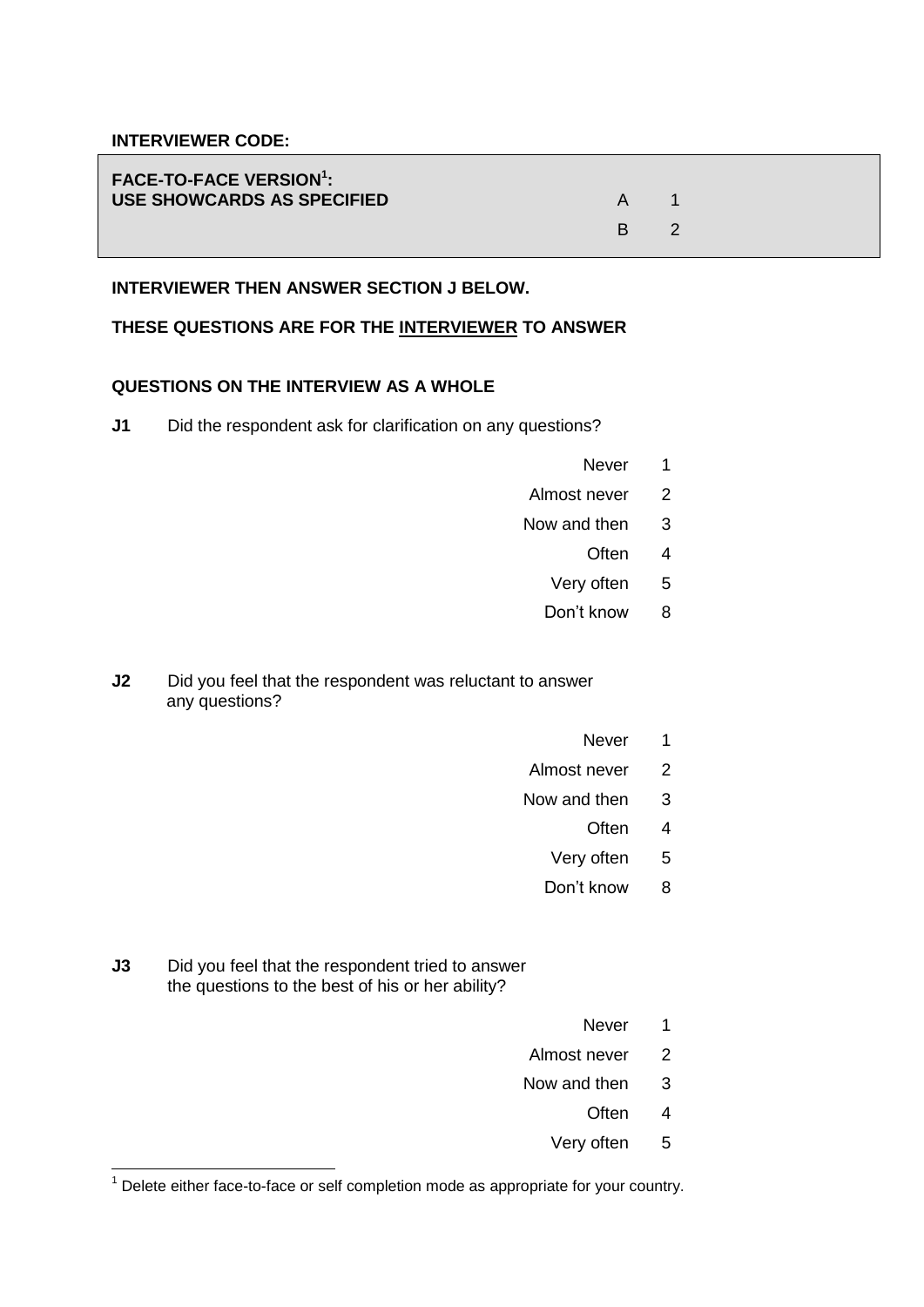- Don't know 8
- **J4** Overall, did you feel that the respondent understood the questions?
	- Never<sub>1</sub>
	- Almost never 2
	- Now and then 3
		- Often 4
		- Very often 5
		- Don't know 8

**J5** Was anyone else present, who interfered with the interview?

| Yes | ASK J6   |
|-----|----------|
| No  | GO TO J7 |

**J6** Who was this? **Code all that apply.**

- Husband/wife/partner 1
- Son/daughter (inc. step, adopted, foster, child of partner) 2
	- Parent/parent-in-law/step-parent/partner's parent 3
		- Other relative 4
		- Other non-relative 5
			- Don't know 8

**J7** In which language was the interview conducted? **[use pre-specified ISO 639-2 codes for all languages that questionnaire is translated into]** [First language that questionnaire translated into] [appropriate ISO 639-2 code] [Second language questionnaire translated into] [appropriate ISO 639-2 code] etc

| J8 | Interviewer ID. |
|----|-----------------|
|    |                 |